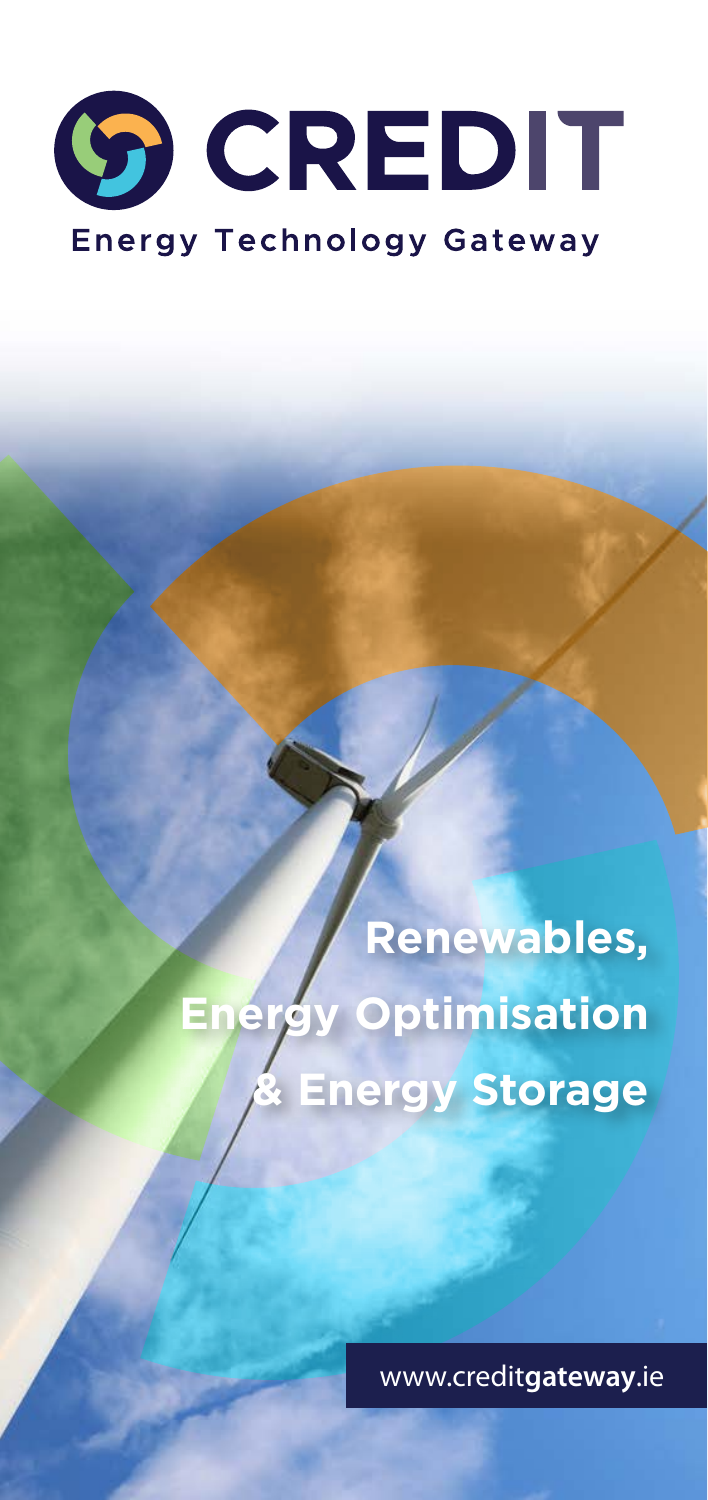

**CREDIT Technology Gateway** delivers near to market solutions for business and industry across the energy sector in Renewables, Energy Storage and Energy Optimisation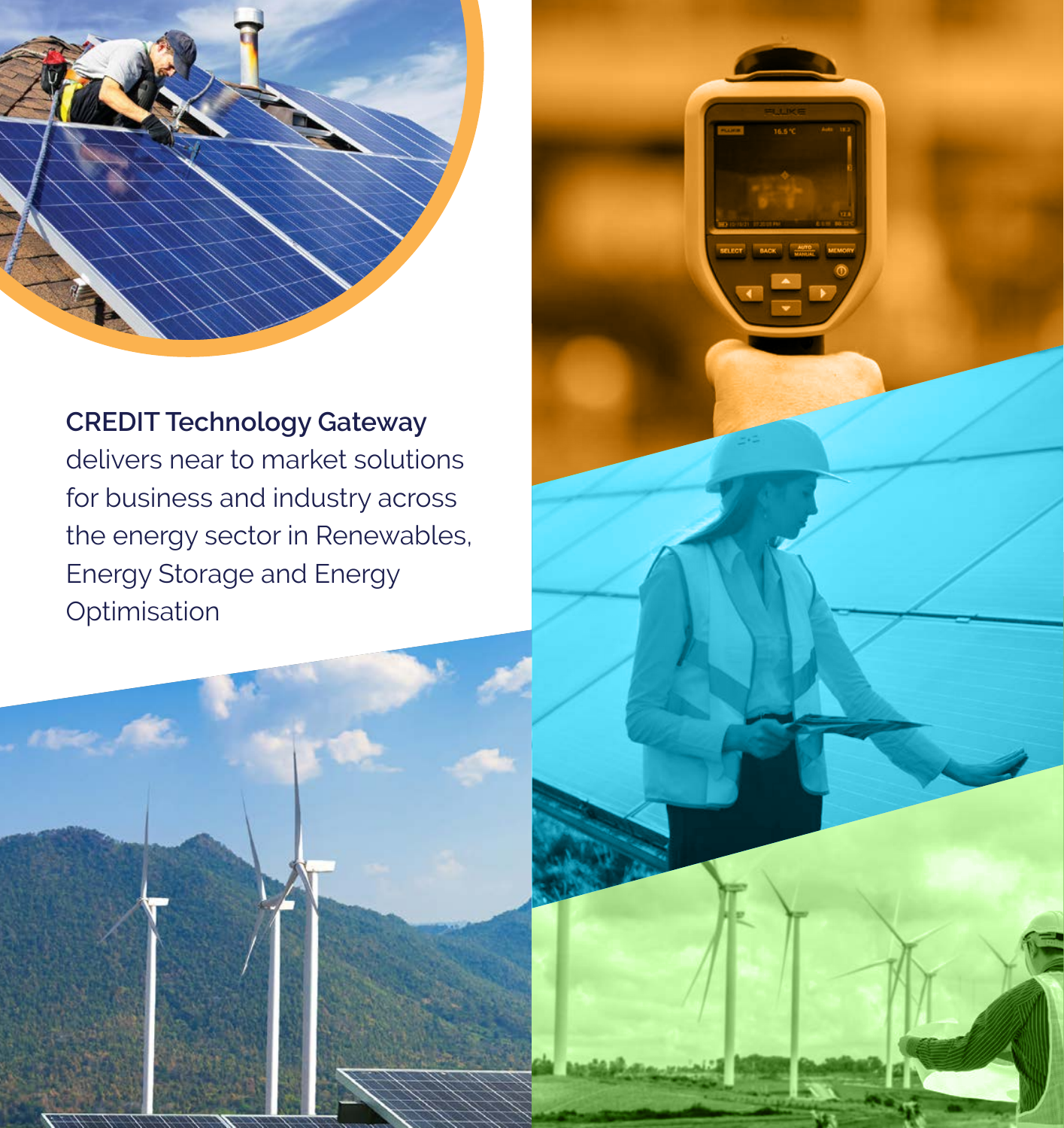#### DELIVERING INNOVATION, EXPERTISE AND SOLUTIONS FOR IRISH INDUSTRY THROUGH:

### **TECHNICAL CONSULTANCY**

**CREDIT Technology Gateway** is a key enabler of innovation working together with business, industry and communities to cultivate a continuous innovation cycle creating a journey from concept to reality for products and services.

# **RESEARCH AND DESIGN**

**CREDIT Technology Gateway** has the hands-on expertise and extensive knowledge of new and emerging energy trends to deliver tailored R&D programmes that combined with the access to leading facilities and expertise, test and scale up new developments and technologies, to accelerate innovation and provide access to new markets.

# **PROTOTYPE AND SCALE MODEL TESTING**

**CREDIT Technology Gateway** can support business to take a structured and iterative approach to building prototypes and testing their new ideas and developing them as they go.

**A very interesting study (with CREDIT Technology Gateway through the Enterprise Ireland Innovation Voucher Scheme) on developing an energy baseline for Lambay Island and the impact that the proposed new distillery will have on the island . . . let us hope to see this distillery in creation**

> **Yonael Bernard**, Production Manager, Lambay Irish Whiskey Company

**Engagement with the CREDIT Technology Gateway energy research team through the Innovation Voucher scheme had significant impact on PureHeat Technologies in terms of delivering a robust analysis and report that gave validation of the performance of our flagship product**

> **Jimmy Gargan**, Founder and Director PureHeat Technologies